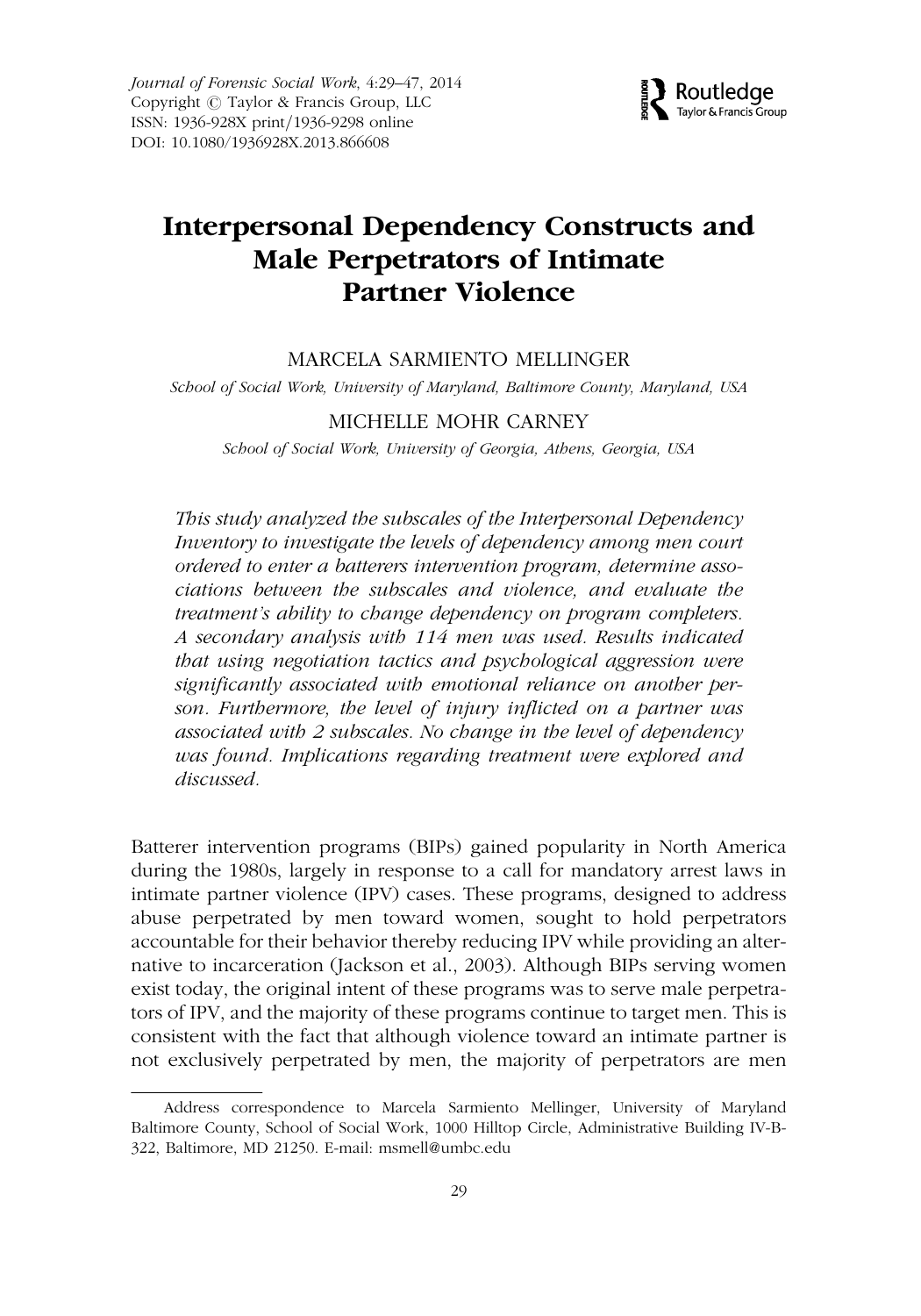(Bureau of Justice Statistics, 2003; Gondolf, 2007). Furthermore, questions about the men who abuse their intimate partners and the interventions available to help them stop the abuse remain. For these reasons, the focus of this study was on male perpetrators of IPV.

Since the proliferation of BIPs, researchers and practitioners alike have raised questions about the effectiveness of these programs. Numerous studies have been conducted to address the question of effectiveness, and the results to date have been mixed (e.g., Babcock, Green, & Robie, 2004; Davis & Taylor, 1999; Davis, Taylor, & Maxwell, 1998; Dunford, 2000; Feder & Forde, 2000; Feder & Wilson, 2005; Levesque, 1999; Morrison & Nesuis, 2003). In certain studies completion of a BIP had a positive impact on participants' beliefs and attitudes toward abuse of their intimate partners (Creig, Roybak, Torosian, & Hummer, 2006). In a multisite, 4-year follow-up evaluation, Gondolf (2002, 2004) found that the majority of the men who completed a BIP did eventually stop abusing their partners and their use of nonphysical violence decreased. A meta-analysis of 22 programs suggested that where there was a treatment effect, the effect was small (Babcock et al., 2004). However, some studies have found no positive changes in men attending BIPs. For example, Feder and Dugan (2002) found a BIP to have no effect in changing abusive behaviors or participants' attitudes toward their partners. Similarly, Dunford (2000) reported that the interventions used by the programs in his study failed to produce the desired change in behaviors. Furthermore, some researchers have raised concerns because of large attrition numbers (Buttell & Carney, 2008; Carney, Buttell, & Muldoon, 2006; Daly & Pelowski, 2000). From these and other empirical studies, the conclusion seems to be that treatment effects are present, but they are modest (Carney & Buttell, 2006).

In addition to the question of effectiveness, the issue of treatment appropriateness has been raised. Research has shown that male batterers vary significantly, not only with regard to the severity of violence, but to whom the violence is directed, as well as in individual psychopathology (Holtzworth-Munroe, Meehan, Herron, Rehman, & Stuart, 2000; Holtzworth-Munroe & Stuart, 1994; Saunders, 1992; Straus, 1996). Because of these differences, the need for treatment that is fitting to the individual issues faced by clients is at least worthy of further exploration. To answer the question of appropriateness of treatment, one area researchers have continued to explore is the role of attachment in IPV.

# LITERATURE REVIEW

Some researchers and clinicians have argued that to enhance the effectiveness of intervention efforts for batterers the conceptualization of the factors that contribute to IPV need to be expanded (Lawson, 2003). One of the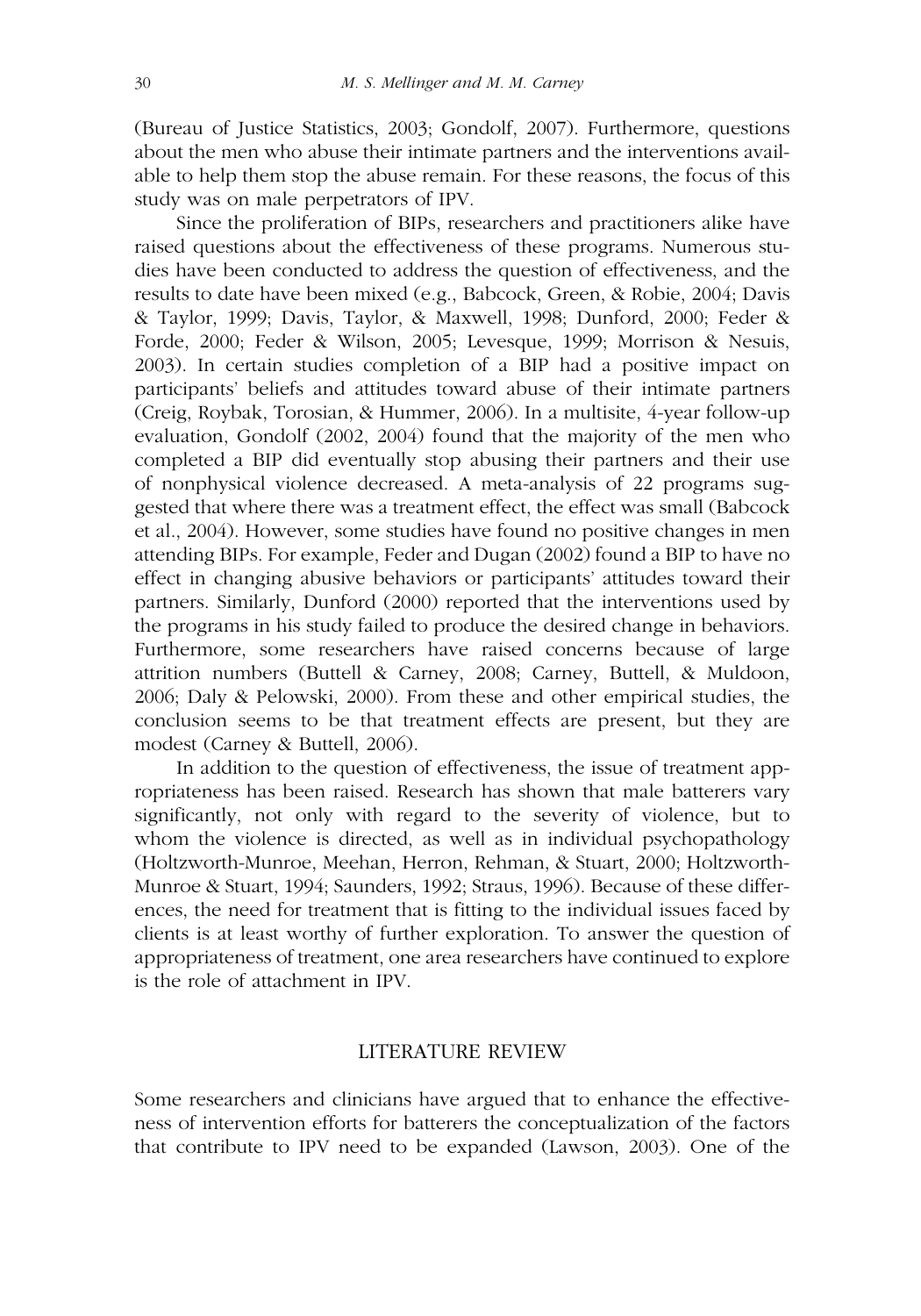leading approaches regarding IPV is attachment theory (Mikulincer & Shaver, 2007). Although attachment studies began by exploring the relationship between infants and their mothers, other theoretical developments have studied the analogous patterns between childhood attachment and adult relationships (see Carney & Buttell, 2008). Attachment theory has provided a framework to help explain relationship components and their impact on IPV (Carney & Buttell, 2006; Lawson & Malnar, 2011; Mahalik, Aldarondo, Gilbert-Gokhale, & Shore, 2005; Sonkin & Dutton, 2003).

Some have suggested that excessive interpersonal dependency among abusive men could be influenced by insecure attachment in childhood (Dutton, 1995; Holtzworth-Monroe, Stuart, & Hurchinson, 1997; Tweed & Dutton, 1998). A review of the literature on attachment theory and domestically violent men suggested that ''men whose violence was predominantly or exclusively in intimate relationships probably have an attachment disorder'' (Sonkin & Dutton, 2003, p. 109), providing support for the need to continue to explore the connections between attachment and IPV.

Results from previous studies have provided evidence that these observations are accurate. Early research suggested that men who used violence toward their partners and entered treatment voluntarily exhibited higher levels of dependence on their partners relative to that of nonviolent men (Holtzworth-Munroe et al., 1997; Kane, Staiger, & Ricciardelli, 2000; Murphy, Meyer, & O'Leary, 1994). Studies of men in court-mandated treatment confirmed the earlier findings; abusive men were found to be overly emotionally dependent on their partners (Buttell, Muldoon, & Carney, 2005; Carney & Buttell, 2006). It is important to note, however, that at least one of the earlier studies conducted on violent men who were court-ordered to treatment found quite different results. Buttell and Jones (2001) found that violent men reported similar levels of interpersonal dependency as nonviolent men.

Previous findings and the fact that questions still remain unanswered about the relationship between interpersonal dependency and IPV, gives support to the need for additional research. In that regard, this study sought to extend the work in this area by exploring the individual constructs of interpersonal dependency (Emotional Reliance on another Person [ER], Lack of Social Self-Confidence [LSC], and Assertion of Autonomy [AA]), as measured by the Interpersonal Dependency Inventory (IDI) (Hirschfeld et al., 1977), in relation to IPV.

Most profeminist psychoeducational models of treatment use curricula that address issues of jealousy and possessiveness (Bowen, Gilchrist, & Beech, 2005; Scourfield & Dobash, 1999), especially in relation to emotional reliance on a single individual; factors that have been found to be related to dependency (Bowlby, 1973; Murphy et al., 1994). Much of the literature related to interpersonal dependency and interpersonal violence has been measured using the IDI total score and has shown those men to be overly emotionally dependent on their partners (Carney & Buttell, 2006; Holtzworth-Munroe, Stuart, & Hutchinson, 1997; Kane et al., 2000; Murphy et al., 1994).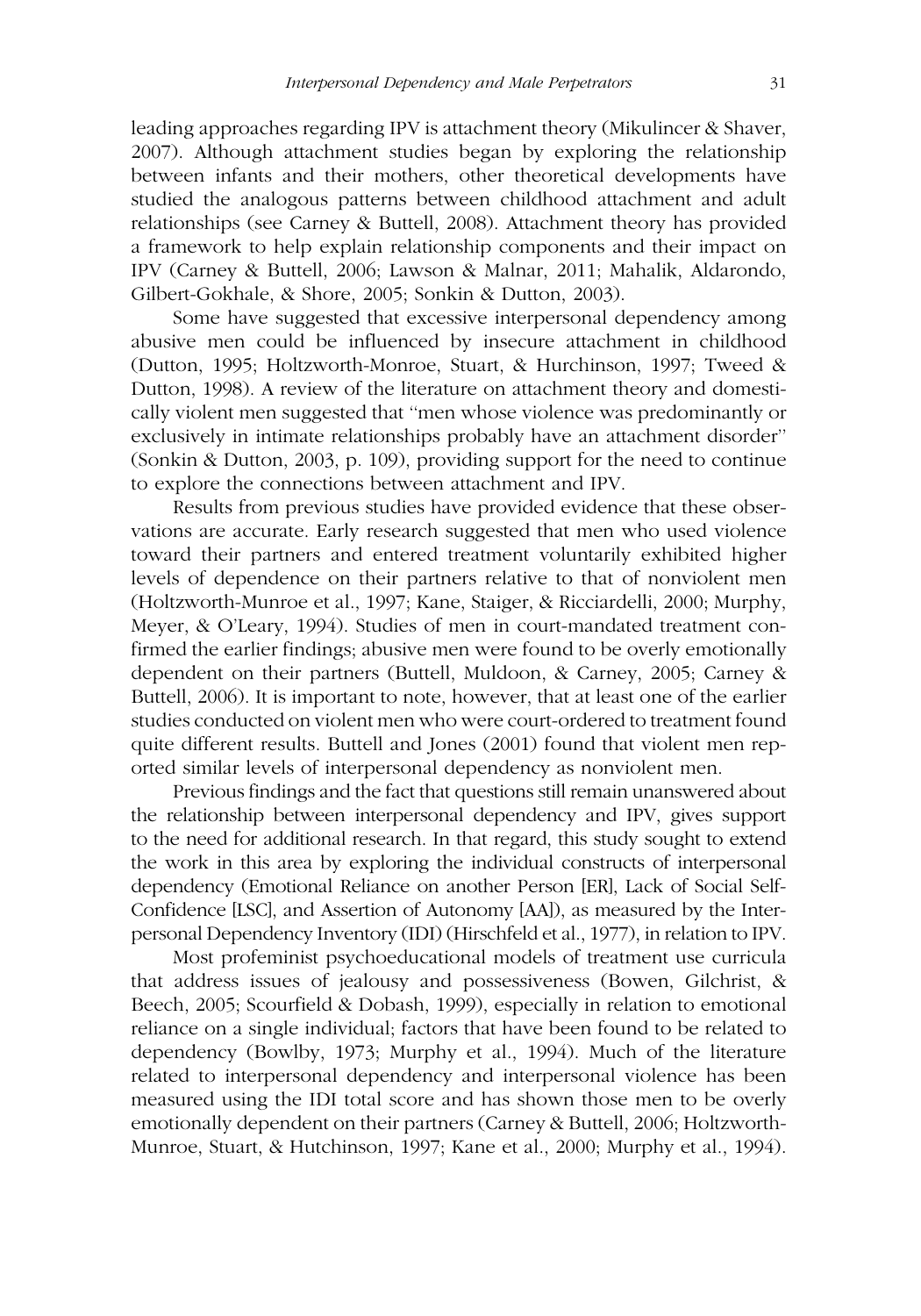It is possible, that when the individual constructs of interdependency are assessed separately, differences would be present in one area of dependency over another. If this is the case, implications for the appropriateness of treatment for perpetrators should be addressed. If abusive men have different scores in their levels of dependency to a single other person versus dependency to people in general, practitioners may need to determine if a uniform treatment is the most beneficial for change to occur. Furthermore, in light of the mixed results obtained to date regarding the effectiveness of programs for perpetrators, determining the relationship between the components of interpersonal dependency and violence, can provide insight into specific areas where program curriculum could be enhanced.

Some studies have used the subscales of the IDI to determine the relationship between dependency and IPV. For example, Bowen et al. (2005) used the ER subscale to measure dependency in a program evaluation of a British batterers program. They found that men who reoffended had significantly higher levels of interpersonal dependency when compared to those who did not reoffend. Also using the ER subscale, Kane et al. (2000) found violent men to have significantly higher levels of interpersonal dependency compared to men in a football team and men who volunteered in a community program. However, no studies examining the three individual subscales with one sample were found.

This study seeks to extend the work in this area of IPV by further differentiating the role of attachment and interdependency using the IDI subscale scores as indicators of the three theoretical factors they identify: dependency in relation to a single other person, dependency to people in general, and independence from the evaluations of other people (Hirschfeld et al., 1977). The purpose of the current study was to answer the following research questions:

- 1. What are the pretreatment levels of interpersonal dependency, dependency in relation to a single other person, dependency to people in general, and independence among men court-ordered to attend an IPV treatment program?
- 2. Is there an association between the factors measured by the IDI subscales and interpersonal violence as measured by the Revised Conflict Tactics Scale (CTS2) among men court-ordered to attend a BIP?
- 3. Does completion of a BIP affect the levels of dependency in relation to a single other person, dependency to people in general, or independence?

## **METHOD**

### Participants

Participants for the study included men who had been court ordered to a BIP located in a rural state in the southeast region of the United States. In order to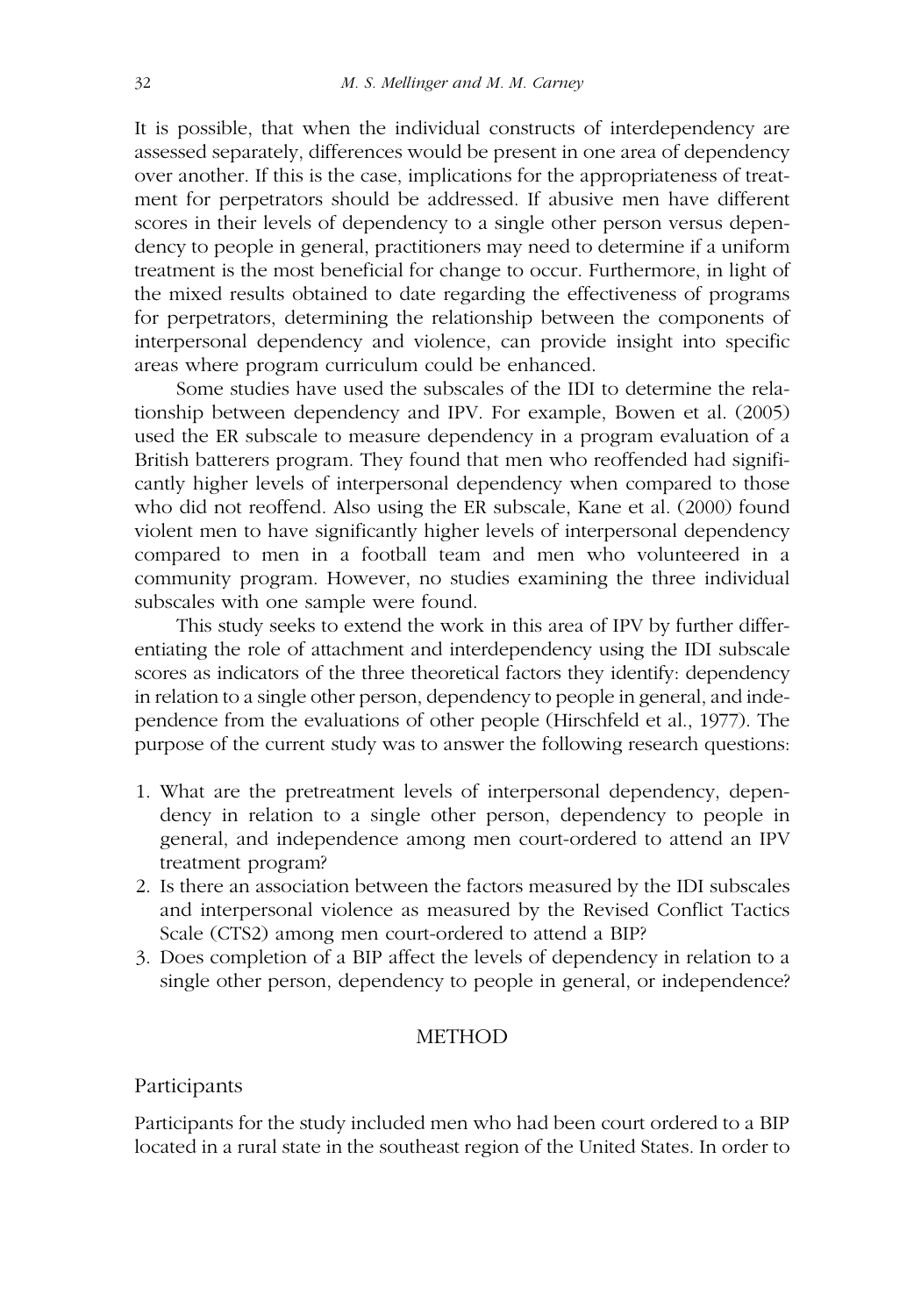be included in the study, the men had to have been through the assessment process and had to have started the program. All men who had completed the program when the study began were included in the initial sample; in addition, a randomly selected group of those who dropped out were selected for participation. At the time of data collection, 250 men had been referred to the program but not all completed the treatment. The initial sample consisted of the 61 men who had completed the 16-week treatment and 64 men who dropped out of the program (randomly selected). Of these 125 men, the responses of 11 were omitted due to them giving the same rating to all the items (showing lack of discrimination between items) or because they failed to complete the entire instrument package. The final sample consisted of 114 heterosexual men; 56 who completed the treatment and 58 who dropped out. Within this total sample, 31% were referred following an arrest for severe physical violence, 30% for moderate physical violence, 26% for mild physical violence, and 13% for verbal harassment, as indicated on the referral reports.

Over half of participants were not married (56.8%); with an average age of 32 years and an average 12th-grade education. The sample included 50.9% African American men, 46.4% White men, and 2.7% Hispanic men. The men averaged five previous arrests and approximately two previous arrests for IPV. See Table 1 for pretreatment participants' characteristics.

### Data Collection

This study used secondary data, which was collected at a BIP in the southeast region of the United States. Clients referred to this program completed an assessment interview where they were asked to complete a demographic questionnaire, the CTS2 (Straus et al., 1996), and the IDI (Hirschfield et al., 1977). When the participants completed the program, they were asked to again complete the IDI, thus the program obtained posttreatment data. The CTS2 was not used upon completion because of program length. The instrument is designed to measure relationship constructs over the previous 12 months, thus the 16 weeks of treatment in this program did not allow for needed length of time to re-administer the instrument. The agency used this information to prepare a pretreatment assessment of the individual and to evaluate changes in interpersonal dependency upon program completion. The program administrators believe there is sufficient information in the curriculum to address issues of interpersonal dependency, and to expect changes upon completion.

When collecting the data, the privacy of participants was assured by deleting all personal information from the demographic information form. Only copies of unidentified demographics and the psychological instruments were provided to the researchers. The researchers did not have direct access to client files.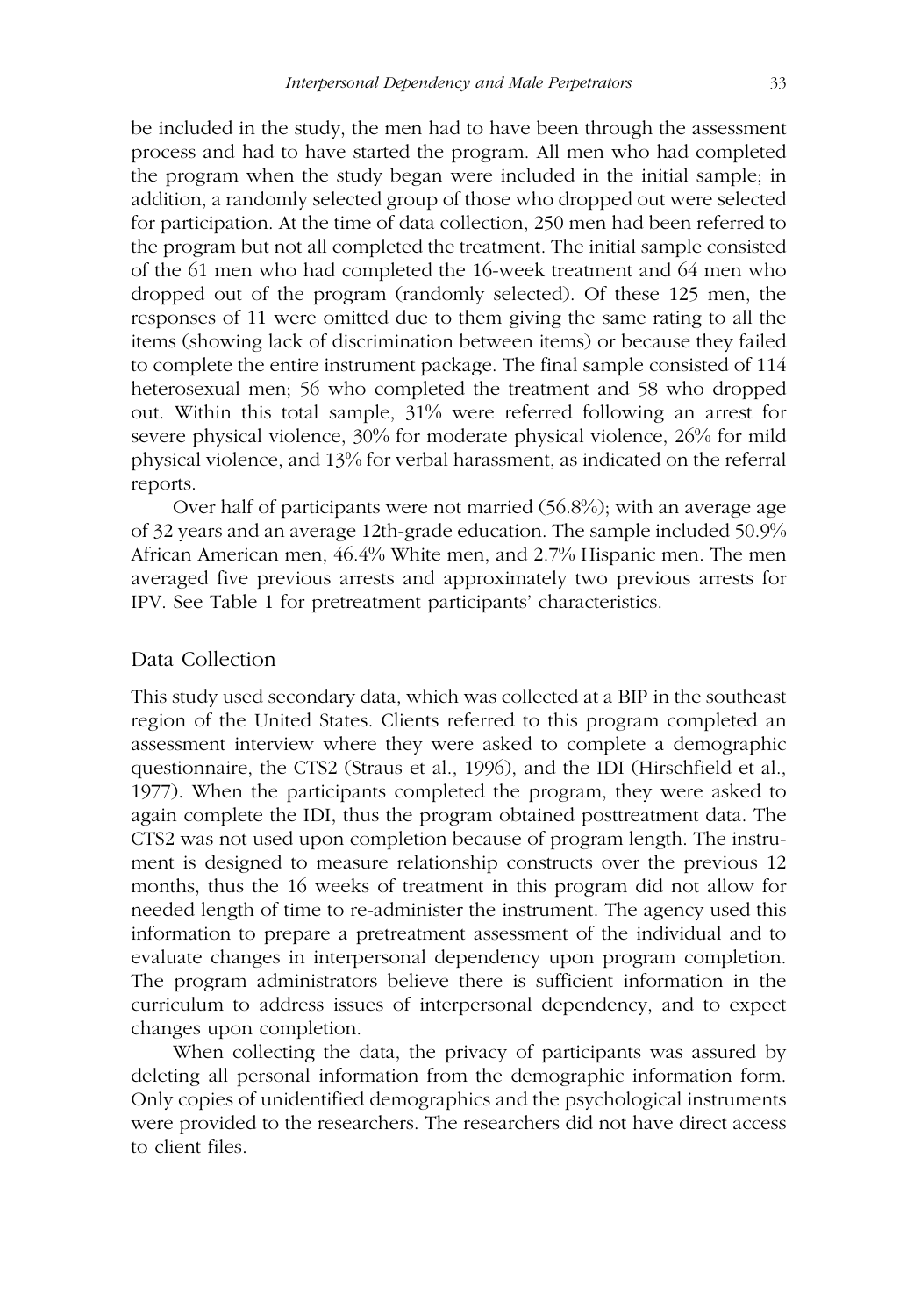| Characteristic                                   | Treatment completers<br>$(n=56)$<br>M(SD) | Drop-outs<br>$(n=58)$<br>M(SD) | Total<br>M(SD) |
|--------------------------------------------------|-------------------------------------------|--------------------------------|----------------|
| Age                                              | 33.4 (9.8)                                | 31.4 (10.3)                    | 32.4 (10.1)    |
| Prior arrests                                    | 4.7(8.6)                                  | 4.9(6.8)                       | 4.8(7.7)       |
| Prior arrests (domestic violence)                | 1.8(1.5)                                  | 1.7(1.8)                       | 1.7(1.6)       |
| Education                                        | 11.9(1.9)                                 | 11.7(1.9)                      | 11.8(1.9)      |
| IDI total score pretreatment                     | 42.3(14.2)                                | 44.0(15.6)                     | 43.1 (14.9)    |
| ER score pretreatment                            | 39.7 (10.5)                               | 41.7(11.3)                     | 40.7(10.9)     |
| LSC score pretreatment                           | 31.4 (6.7)                                | 32.0(7.3)                      | 31.7(7.0)      |
| AA score pretreatment                            | 28.9(6.5)                                 | 29.6(9.1)                      | 29.2(7.9)      |
|                                                  | $n\ (\%)$                                 | $n\ (\%)$                      | $n\ (\%)$      |
| Race                                             |                                           |                                |                |
| African American                                 | 26(46.4)                                  | 31 (55.4)                      | 57 (50.9)      |
| Caucasian                                        | 27(48.2)                                  | 25(44.6)                       | 52 (46.4)      |
| Hispanic                                         | 3(5.4)                                    | 0(0)                           | 3(2.67)        |
| Income                                           |                                           |                                |                |
| $<$ \$10,000                                     | 7(18.4)                                   | 5(15.2)                        | 12(16.9)       |
| \$10,000 - \$20,000                              | 12 (31.6)                                 | 18 (54.5)                      | 29 (42.3)      |
| \$20,000 - \$30,000                              | 10(26.3)                                  | 7(21.2)                        | 17(23.9)       |
| $>$ \$30,000                                     | 9(23.7)                                   | 3(9.1)                         | 13 (16.9)      |
| Status of relationship <sup><math>a</math></sup> |                                           |                                |                |
| Married                                          | 24 (54.5)                                 | 14 (31.8)                      | 38 (43.2)      |
| Not married                                      | 20 (45.5)                                 | 30 (68.2)                      | 50 (56.8)      |

#### **TABLE 1** Participant Characteristics  $(N = 114)$

Note. IDI = Interpersonal Dependency Inventory; ER = Emotional Reliance Subscale; LSC = Lack of Social Self-Confidence;  $AA =$  Assertion of Autonomy.

<sup>a</sup>Significant differences found between the two groups at  $p = .05$ .

Following Straus' (2004) recommendations for measuring the CTS2, the current study computed frequency and annual prevalence scores for each of the five subscales of the CTS2. Furthermore, the physical assault, sexual coercion, and injury subscales were divided by level of severity (less severe vs. more severe) for the correlation analysis.

#### The Batter Intervention Program

The program model used for treatment was cognitive behavioral in nature; its structure and emphasis were consistent to psycho-educational programs described in the literature (Gondolf, 1997; Rosenbaum & Leisring, 2001; Williams, 1992). This program is based on the Duluth-informed program model and also incorporates cognitive-behavioral techniques to help men change their violent behavior, as other programs described in the literature do (Bowen et al., 2005; Mullender, 1996; Pence & Shepard, 1988). Furthermore, these programs address jealousy, possessiveness, and other controlling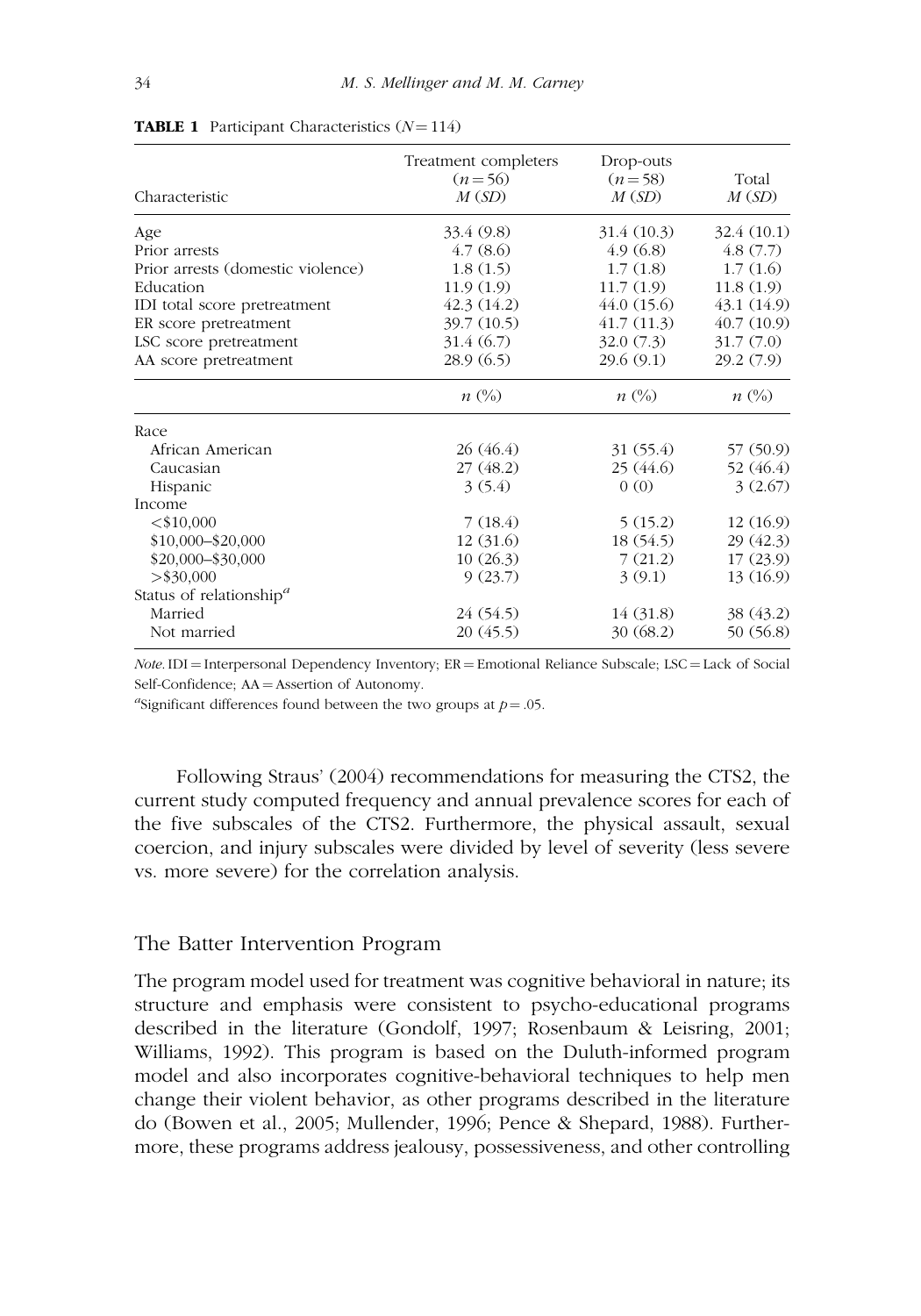behaviors, components related to interpersonal dependency, in addition to challenging participants to take ownership for their behavior (Bowen et al., 2005). The intervention program is a structured, intensive, 16-week group that focuses on anger management and skills development and utilizes a feminist perspective. After the initial orientation and intake interview (one session) 15 psycho-educational sessions are required. Approximately 15 men attend each group one night each week for approximately 2 hours. The groups were open-ended, allowing participants to enter the program as soon as their assessment was completed, regardless of where the group was at in the course's material.

#### Instruments

#### THE IDI

The IDI is a self-report instrument that contains 48-items, and it is designed to measure interpersonal dependency in adults. The authors of the instrument defined interpersonal dependency as ''a complex set of thoughts, beliefs, feelings, and behaviors which revolve around the need to associate closely with, interact with, and rely upon valued other people'' (Hirschfield et al., 1977, p. 610). Hirschfeld et al. (1977) found three factors in the IDI that were theoretically meaningful and represented two main components of interpersonal dependency, attachment, and dependency. Each of these three factors was categorized as a subscale and in each of them, the way individuals see themselves in relation to others differs. Furthermore, different kinds of dependency seemed to be measured by the subscales (Gurtman, 1992). The ER subscale addresses the intensity of a relationship to one specific person. This type of dependency has been classified as *anaclitic*, where an anaclitic personality is related to dependency on others with the goal of obtaining support and gratification; related to feeling deprived; and to difficulty in managing anger because of fear of losing the object of the dependence (Blatt, D'Afflitti, & Quinlan, 1976). The LSC subscale addresses relationships to people in general. This type of dependency has been referred to as ''introjective'' or a self-critical component where an introjective personality is related to feelings of inferiority, guilt, and worthlessness. In addition, these individuals tend to feel that they failed to live up to the expectations of others and are highly vulnerable to criticism (Blatt et al., 1976). Lastly, the AA subscale assesses independence from what others think, or as recommended by Bornstein (1994), it has been used as an index of independence (Hirschfeld et al., 1977).

The name of the instrument used in self-report testing is The Personal Attitude Survey. This name is used to minimize the focus on dependency. Respondents are asked to rate each item on a 4-point Likert type scale ranging from 1 (not characteristic of me) to 4 (very characteristic of me).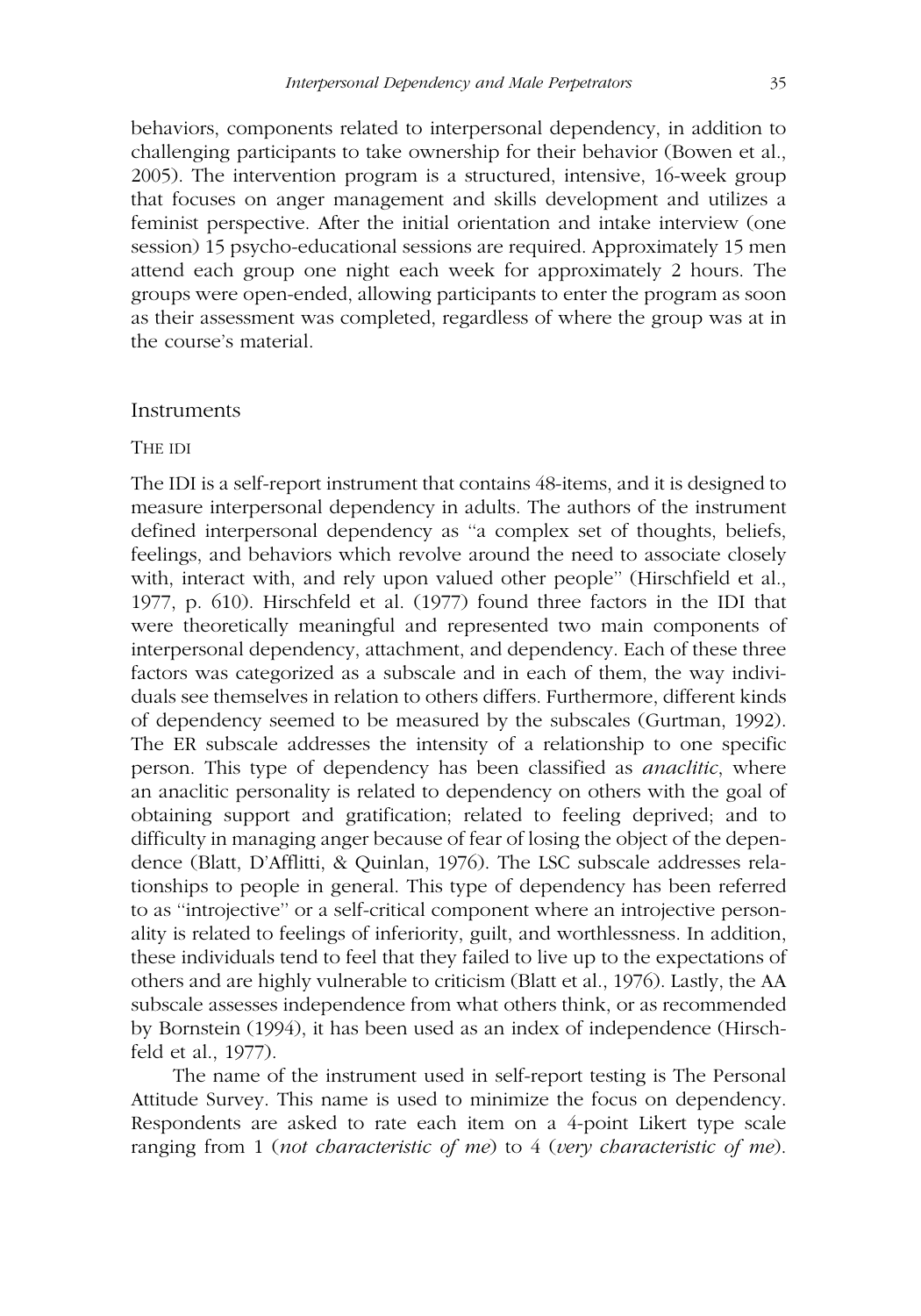The overall scale score ranges from 48 to 192. Each subscale is composed of items as follows:  $ER = 18$  items;  $LSC = 16$  items; and  $AA = 14$  items.

The IDI has been used widely to measure dependency since it was first published in 1977 (Bornstein, 1994; Hill, Gold, & Bornstein, 2000) and it is one of the most widely used instruments to evaluate interpersonal dependency in studies involving batterers (Carney & Buttell, 2006). Reliability coefficients for the whole-scale score and subscale scores at 84-week intervals are comparable to those of 1-month intervals (Bornstein, 1997). The authors indicated the IDI has good internal consistency (e.g., split-half reliabilities for the three subscales ranging from .72 to .91) and good concurrent validity (Hirschfield et al., 1977). The subscales for emotional reliance and lack of social self-confidence have shown to correlate with measures of general neuroticism and anxiety, depression, and interpersonal sensitivity (e.g., Symptom Checklist-90; Derogatis, Rickels, & Rock, 1976). The scores on the IDI subscales have been found to be unrelated to age, marital status, education, income, or social desirability (Bornstein, 1994; Hirschfield et al., 1977). Bornstein (1994) concluded that the evidence is sufficient to support the construct validity of the scale.

#### THE CTS2

The CTS2 is a revised version of the original Conflict Tactics Scales (CTS; Straus, 1979, 1997). Although not without its critics, the scale has been widely accepted as a self-report measure of physical assaults in domestic relationships and it is considered the most widely used self-report measure of IPV in the United States (Dwyer, 1999; Straus, 1997). The CTS2 contains 39 items (78 questions), through which individuals self-report behavior regarding negotiation skills, psychological and physical attacks, use of sexual coercion, and physical injury on a partner in a marital, cohabitating, or dating relationship; the instrument is designed to obtain information from the previous 12 months (Straus, 1997; Straus, Hamby, Boney-McCoy, & Sugarman, 1996).

The theoretical basis for the CTS2 is conflict theory, as it was for the original scale (Straus, 1979; Straus et al., 1996). This approach views conflict as a part of human interactions; however, it does not support violence as the appropriate response to conflict (Straus, 1997; Straus et al., 1996). The CTS has been used to measure conflict with individuals from different cultures, races, and ethnicities, including the minority groups represented in this study (Cazenave & Straus, 1979; DuRant, Cadenhead, Pendergrast, Slavens, & Linder, 1994; Hampton, Gelles, & Harrop, 1989; Kauffman Kantor, Jasinski, & Aldarondo, 1994). In addition, the reliability and validity of the CTS has been established in previous studies, ranging from .79 to .95; its authors provided preliminary evidence of construct validity and discriminant validity (Straus, 1997; Straus et al., 1996).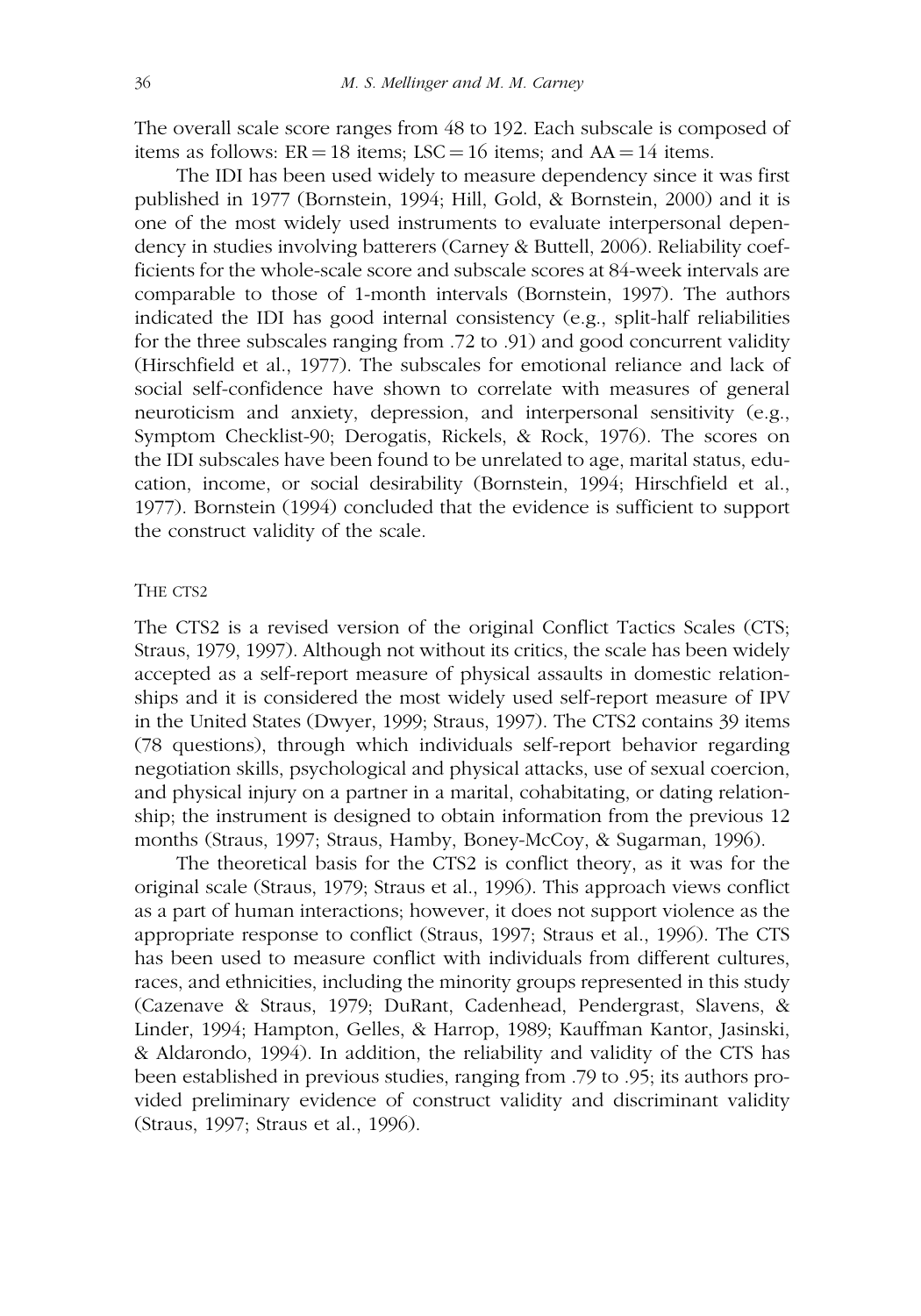#### RESULTS

To answer the first question, the pretreatment levels of interpersonal dependency were measured and compared between those who completed the treatment and those who dropped out. The general characteristics of participants at the pretreatment assessment are shown in Table 1. The total IDI pretreatment score for this sample was  $M = 43.1$  (SD = 14.9). The pretreatment means for completers (on the IDI total and subscales) were slightly higher than the means for dropouts, therefore an independent samples t-test was performed to determine if there were differences at pretreatment levels. The observed differences between means did not reach statistical significance (IDI total:  $t = -.581$ ,  $p = .563$ ; ER:  $t = -.981$ ,  $p = .329$ ; LSC:  $t = -.443$ ,  $p = .659$ ; AA:  $t = -.514$ ,  $p = .608$ ). The demographic statistics were compared using a chi-square test. Only marital status was statistical significant,  $\chi^2(1)$ ,  $88$ ) = 4.63, p = .031, between the two groups (completers and noncompleters).

A Pearson product-moment correlation procedure was conducted to determine potential linear relationships between measures of self-reported violence (CTS2) and interpersonal dependency (IDI), to answer the second research question. Because the sample is known to be violent, Straus's (2004) recommendation to use the frequency score was followed to investigate the potential correlations between the CTS2 and the IDI at the pretreatment assessment. The results of the correlation analyses presented in Table 2 show that there was only one statistically significant association between the total IDI score and the CTS2; this was the association between the total IDI score and the psychological aggression subscale (less severe level,  $r = .264$ ,  $p = .006$ ). However, several statistically significant associations were found between the IDI subscales and the CTS2 subscales.

Statistically significant associations were found between the use of negotiation tactics, psychological aggression, and injury, with several of the IDI subscales. Use of negotiation tactics was significantly associated with the ER subscale of the IDI ( $r = .195$ ,  $p = .042$ ). The psychological aggression subscale was significantly associated with the IDI ER subscale at both levels of severity (less severe:  $r = .307$ ,  $p = .001$ ; more severe:  $r = .198$ ,  $p = .038$ ). Last, the injury subscale was found to be significantly associated with the IDI LSC subscale and the AA subscale. The association with both subscales was significant at the more severe level of injury (LSC:  $r = .186$ ,  $p = .049$ ; AA:  $r = .250, p = .008$ ).

Finally, a paired sample t-test was conducted to answer the third question and determine the extent to which participants' interpersonal dependency scores (total and for each subscale) changed between the pretreatment and posttreatment assessments as a result of the BIP. With an alpha level of .05, the dependent t-test procedure indicated that participant scores were not significantly different on the total IDI posttreatment assessment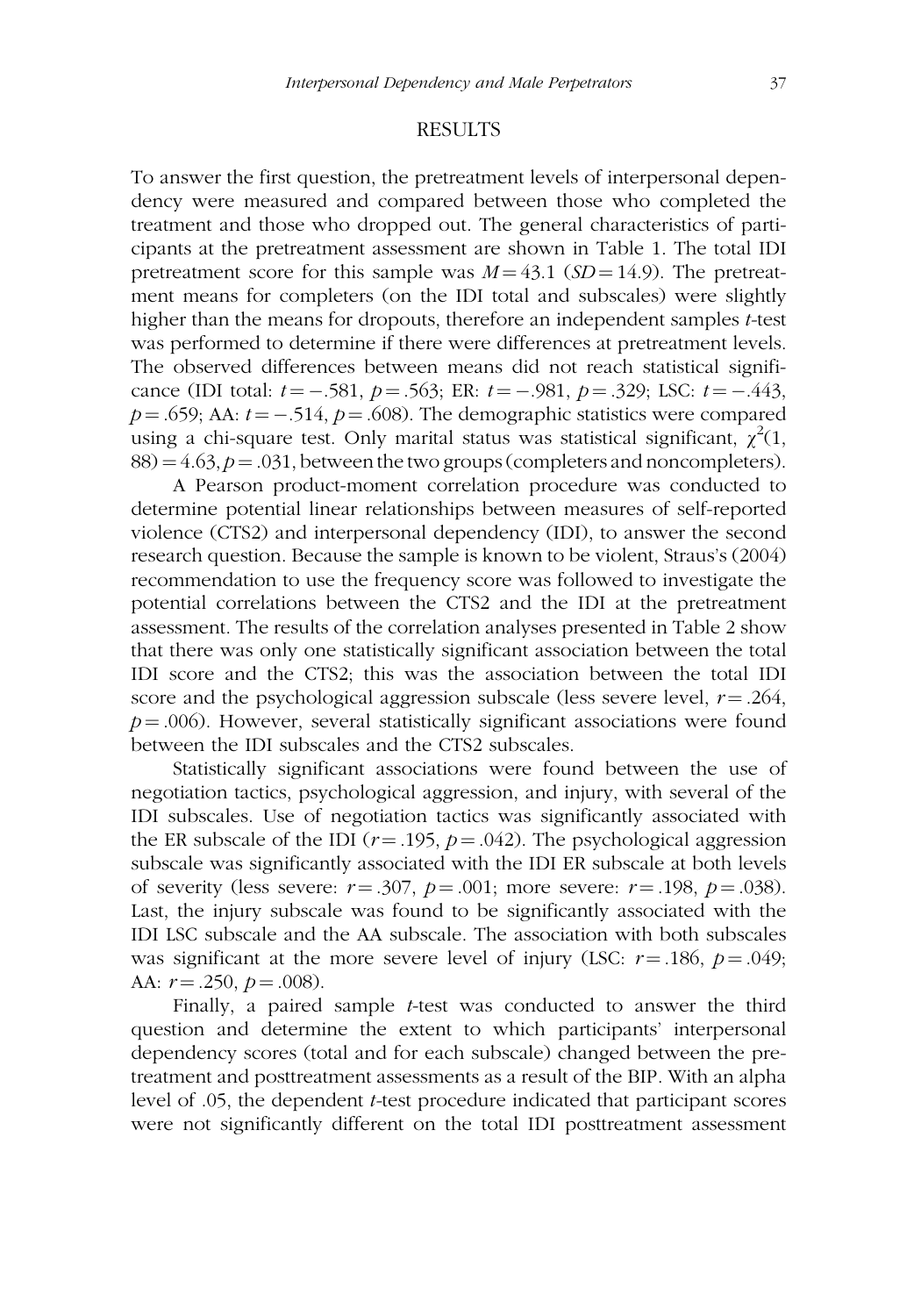| CTS2                                | IDI        | ER         | <b>LSC</b> | AA       |
|-------------------------------------|------------|------------|------------|----------|
| Negotiation                         |            |            |            |          |
| Pearson correlation                 | .140       | $.195^{a}$ | .126       | .098     |
| Sig. (2-tailed)                     | .147       | .041       | .183       | .304     |
| N                                   | 109        | 110        | 113        | 111      |
| Psychological aggression            |            |            |            |          |
| Less severe                         |            |            |            |          |
| Pearson correlation                 | $.264^{b}$ | $.307^b$   | .173       | .077     |
| Sig. (2-tailed)                     | .006       | .001       | .066       | .424     |
| N                                   | 109        | 110        | 113        | 111      |
| More severe<br>Pearson correlation  | .154       |            | .167       | .118     |
|                                     | .111       | $.198^{a}$ | .078       | .218     |
| Sig. (2-tailed)<br>$\boldsymbol{N}$ | 109        | .038       | 113        | 111      |
|                                     |            | 110        |            |          |
| Physical assault<br>Less severe     |            |            |            |          |
| Pearson correlation                 | .110       | .096       | .128       | .036     |
| Sig. (2-tailed)                     | .255       | .319       | .176       | .704     |
| $\overline{N}$                      | 109        | 110        | 113        | 111      |
| More severe                         |            |            |            |          |
| Pearson correlation                 | .044       | .086       | .098       | .126     |
| Sig. (2-tailed)                     | .650       | .372       | .302       | .189     |
| $\boldsymbol{N}$                    | 109        | 110        | 113        | 111      |
| Sexual Coercion                     |            |            |            |          |
| Less severe                         |            |            |            |          |
| Pearson correlation                 | .094       | .121       | .049       | $-.002$  |
| Sig. (2-tailed)                     | .333       | .207       | .610       | .985     |
| N                                   | 109        | 110        | 113        | 111      |
| More severe                         |            |            |            |          |
| Pearson correlation                 | .082       | .116       | .072       | .073     |
| Sig. (2-tailed)                     | .398       | .228       | .449       | .449     |
| $\overline{N}$                      | 109        | 110        | 113        | 111      |
| Injury                              |            |            |            |          |
| Less severe                         |            |            |            |          |
| Pearson correlation                 | .035       | .081       | .089       | .135     |
| Sig. (2-tailed)                     | .720       | .401       | .348       | .156     |
| $\overline{N}$                      | 109        | 110        | 113        | 111      |
| More severe                         |            |            |            |          |
| Pearson correlation                 | $-.007$    | .049       | $.186^{a}$ | $.250^b$ |
| Sig. (2-tailed)                     | .945       | .609       | .049       | .008     |
| N                                   | 109        | 110        | 113        | 111      |

TABLE 2 The Bivariate Correlations Among the CTS2 and the IDI at Pretreatment Assessment

 $Note. CTS2 = Revised Conflict Tactics Scales; IDI = Interpersonal Department, Invertory; ER = Emotional$ Reliance Subscale;  $LSC = Lack$  of Social Self-Confidence;  $AA =$  Assertion of Autonomy; Sig.  $=$  significance. <sup>a</sup>Significant correlation at  $p = .05$ .

<sup>b</sup>Significant correlation at  $p = .01$ .

 $(t = .328, p = .744)$ , nor in the IDI subscales posttreatment assessment (ER:  $t = .083$ ,  $p = .934$ ; LSC:  $t = .766$ ,  $p = .447$ ; AA:  $t = .523$ ,  $p = .603$ ). These results suggest no change in level of interpersonal dependency at the conclusion of the treatment program for treatment completers. Means are presented in Table 3.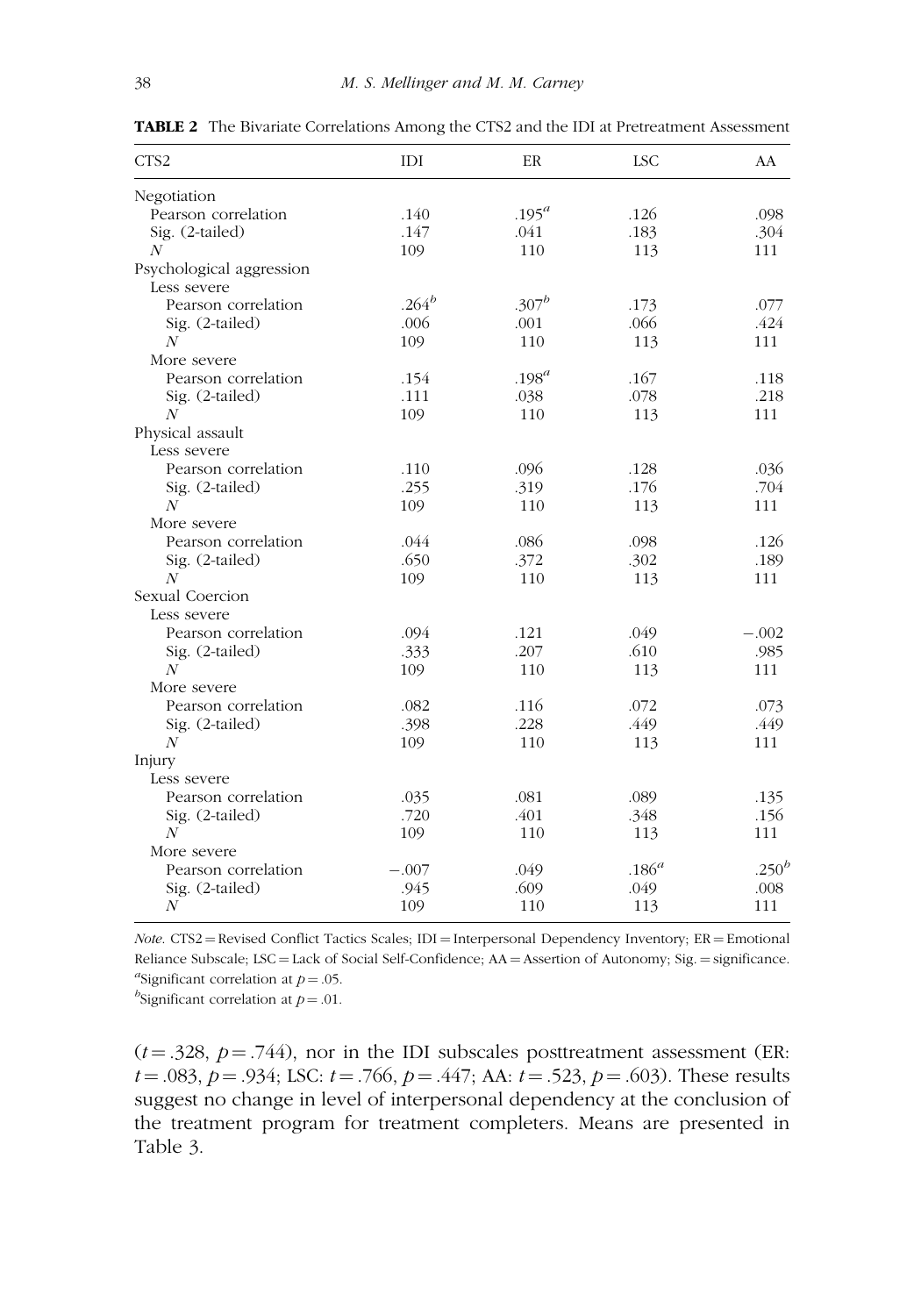|                                      | Pretreatment $(n=56)$ |      | Posttreatment $(n=56)$ |      |
|--------------------------------------|-----------------------|------|------------------------|------|
| Scale                                | М                     |      |                        |      |
| Total IDI scale                      | 42.3                  | 14.2 | 41.6                   | 10.6 |
| Emotional Reliance on Another Person | 39.7                  | 10.5 | 39.6                   | 9.1  |
| Lack of Self Confidence              | 31.4                  | 67   | 30.6                   | 5.7  |
| Assertion of Autonomy                | 28.9                  |      | 28.4                   |      |

TABLE 3 Participant's Statistics on the Interpersonal Dependency Inventory (IDI) Subscales (Completers)

#### DISCUSSION

#### Implications for Practice

The problem of interpersonal violence remains a pressing issue. As treatment programs and domestic violence shelters continue to see diverse issues among the clients they are serving—serious substance abuse, mental health issues, bidirectional violence, increased incidences of blurred lines between victim and perpetrator—it becomes more and more critical to sort out the individual needs of those using violence. The results of this study sought to extend the previous work by increasing our understanding of the relationship between the individual constructs measured by the IDI subscales and IPV to provide information that can potentially strengthen treatment programs. Furthermore, associations between the specific behaviors measured by the CTS2 were individually addressed.

An interesting finding, and one that requires further exploration, is the association found between perpetrators' use of negotiation tactics and emotional reliance on a single other person as measured by the ER subscale. Two viewpoints to this finding can be taken. First, as it has been suggested previously, this finding points to perpetrators inclination to acknowledge the use of violent behavior while at the same time pointing to their use of socially acceptable behavior such as the use of negotiation to settle disagreements (Carney & Buttell, 2006). Evidence to this explanation is provided in the prevalence data, where 96.5% indicated the use of negotiation tactics, while at the same time reporting the use of psychological aggression (88.6%), physical violence (76.3%), sexual coercion (36.8%), and violence causing injuries (39.5%). A second explanation of this association addresses the behaviors the subscales intend to capture. The negotiation subscale of the CTS2 measures behaviors intended to ''settle disagreements through discussion'' (Straus et al., 1996, p. 289). As described above, the ER subscale of the IDI reflects a desire to have contact and emotional support from specific individuals, as well as the fear of losing that person (Hirschfeld, 1977). Therefore, these data also suggest those individuals with high levels of attachment to their partners and who fear losing this person may seek to negotiate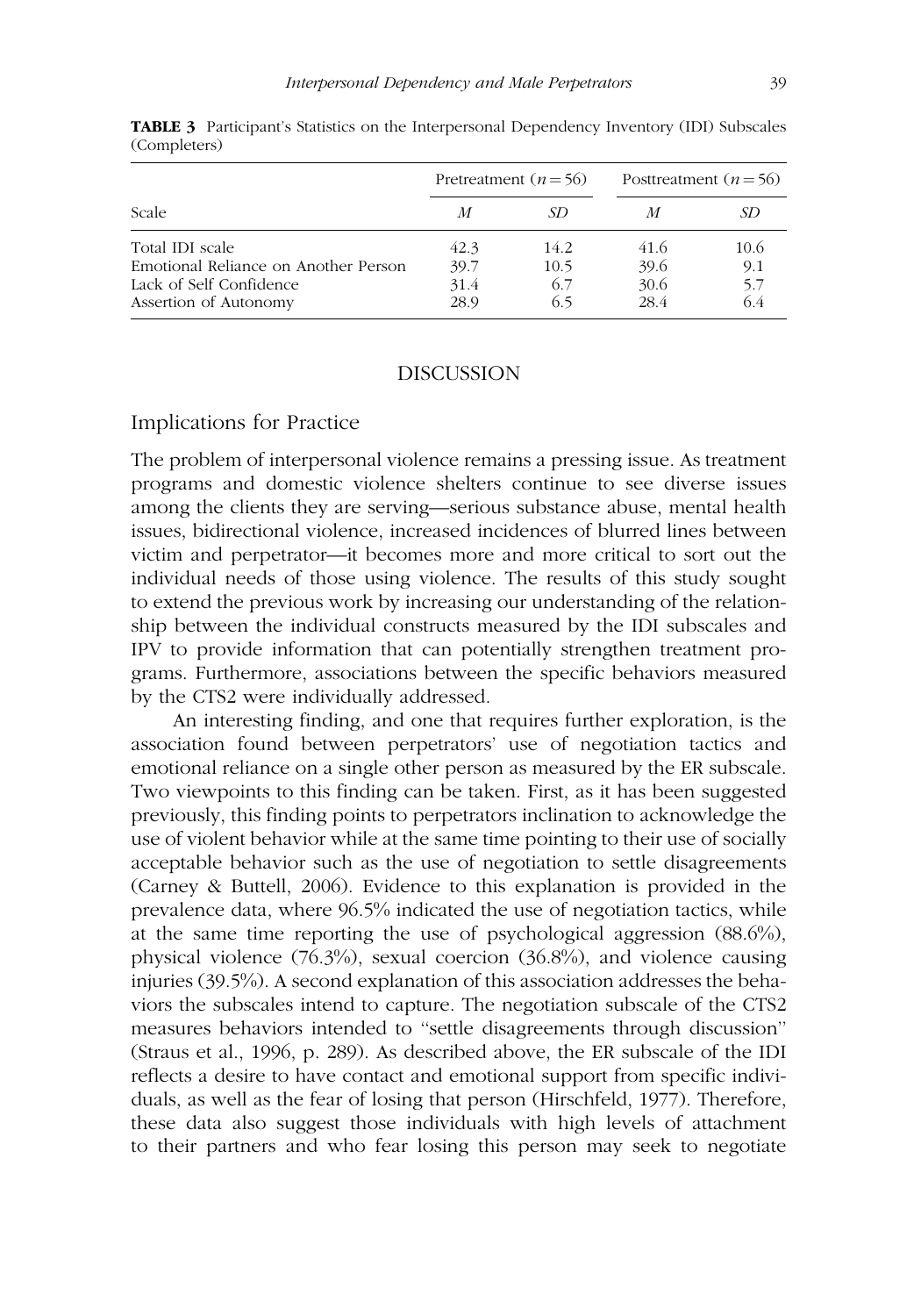disagreements in an effort to keep the person in the relationship. However, when these efforts fail, they may resort to violence; or as Murphy et al. (1994) concluded, violent men desire closeness with their partners but given their inability to achieve emotional closeness, they engage in violent and controlling behaviors to ensure physical closeness rather than emotional closeness.

Previous research has shown that abusive men have higher levels of interpersonal dependency when compared with nonabusive men (Bowen et al., 2005; Buttell et al., 2005; Kane et al., 2000). This may help explain the significant correlation found in this study between psychological aggression and the IDI. Interestingly, of the four CTS2 subscales that measure abusive behavior, psychological aggression was the only subscale significantly correlated with the ID subscales that measure dependency. More specifically, the correlation was significant with the ER subscale, which measures attachment to a specific person as well as the desire for approval and attention (Hirschfeld et al., 1977). Coercive and controlling behaviors, which are components of psychological abuse (Chamberland, Fortin, Turgeon, & Laporte, 2007), may be used to redirect a partner's attention back to the abuser. These behaviors are usually used to limit the partner's autonomy (Kane et al., 2000), which lead to isolation and forced dependency on the abusive partner.

In addition, this finding also points to the need for programs to consider the issue of interpersonal dependency as it relates to psychological aggression during and after program completion. Some have suggested that interpersonal dependency can be a predictor of violence (Bowen et al., 2005; Murphy et al., 1994), as well as a possible predictor for re-offences (Bowen et al., 2005); in addition, the cessation of physical violence may result in an increase of psychological violence after attendance to a BIP (Bowen et al., 2005). In this study, although a significant correlation was found between psychological aggression and interpersonal dependency, specifically emotional reliance on a single other person, there was no change in the level of interpersonal dependency before and after completion of the program. Since the primary goal of BIPs is to stop IPV, programs should consider emphasizing information regarding dependency and attachment in their curriculum, thus making their interventions potentially more effective.

Some researchers have suggested that individuals who have high levels of dependency on their intimate partners experience conflicting emotions regarding the relationship. They may simultaneously desire a close relationship with the partner while at the same time experiencing intense fear to have a close emotional relationship (Murphy et al., 1994). This suggestion can assist in explaining the significant correlation between the level of independence (AA subscale) reported and the infliction of severe injury of their partners. In this case, the conflicting emotions would include the desire for independence, while at the same time using violence to keep the person in the relationship.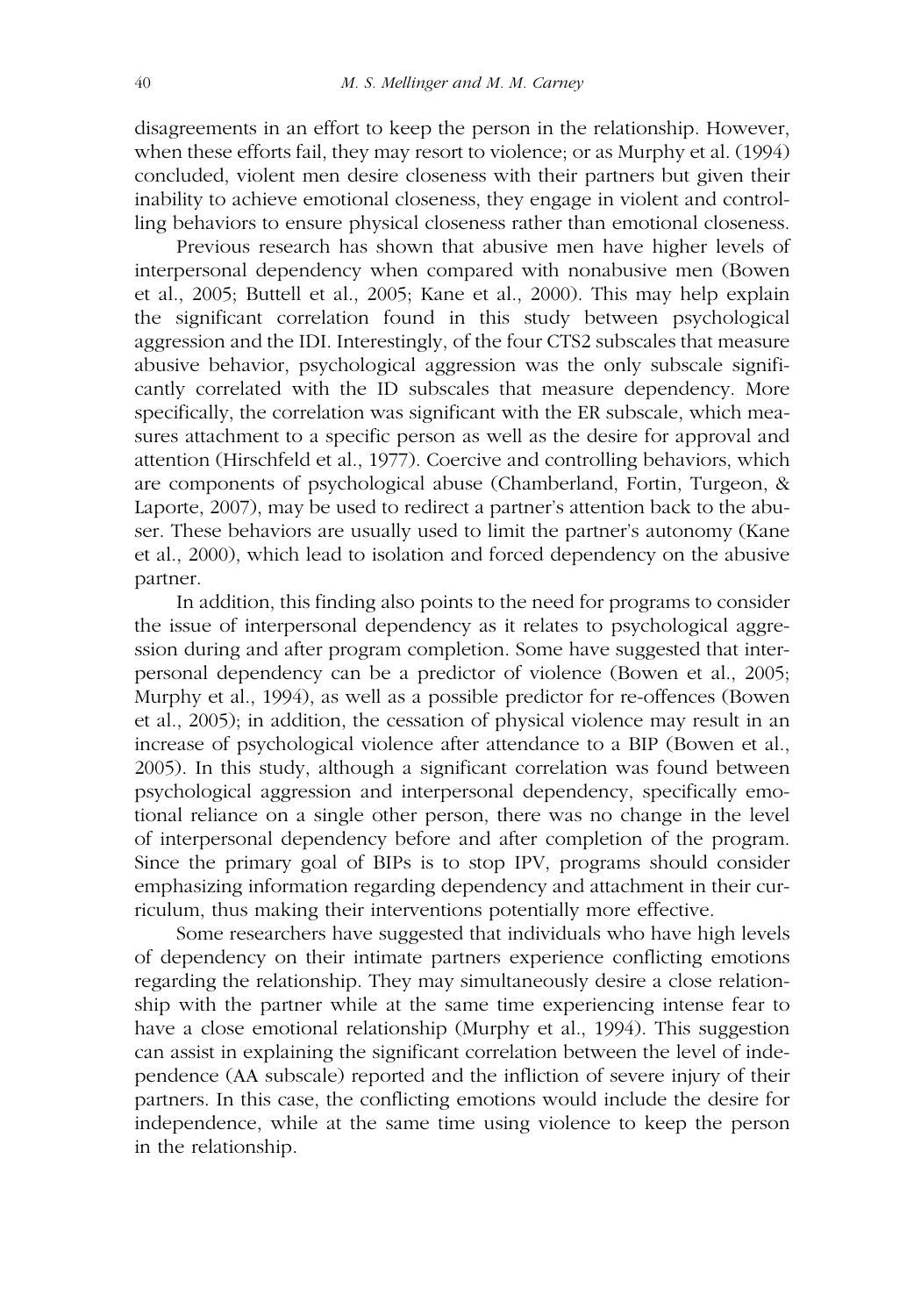The data in the current study provide support for the need to consider the specific needs of individuals in treatment. Research has shown that the intervention of choice for men who assault their partners is group intervention to which men are court-mandated (Lavesque, Velicer, Castle, & Greene, 2008). The issue at hand, however, is not how the intervention is provided, but the content of the intervention. These programs usually use a psycho-educational model or a cognitive-behavioral orientation rooted in a feminist perspective of female oppression (Jackson et al., 2003) and most of the groups actually combine these two perspectives (Mullender, 1996; Pandya & Gingerich, 2002; Stuart, Temple, & Moore, 2007). From a feminist perspective, the problem of abuse is rooted in a patriarchal system that in many ways supports and promotes violence against women. This belief is contextualized to society's broader support of a culture of dominance and aggression. The cognitive-behavioral perspective contends that violence is learned, and therefore, can be unlearned (Babcock et al., 2004). These two perspectives are used together to provide group-based interventions of various lengths. Once again, using this approach is not necessarily problematic if the curriculum used for these group sessions addresses the issues relevant to the men in the group. Issues of interpersonal dependency, specifically issues related to dependency on a single other person along with the conflicting desire to be independent, and their effect on how men see themselves and relate to their partners is important and could be emphasized in the curriculum without altering its feminist foundation or its cognitive-behavioral approach. Support for this was found in the fact that no significant differences were found between pretreatment and posttreatment IDI scores and yet, participants reports high level of dependency. Perhaps including a goal that aims to decrease interpersonal dependency as part of the program could bring some resolution in this area for participants.

Whether looking to attachment theory and interpersonal dependence for instruction on batterer intervention treatment proves to be instructive or not, the persistent use of treatment programming that produces modest results points to the need for further research to explore avenues to effective programming. Research suggesting a link between the use of violence and insecure attachment provides an opportunity for treatment intervention that can add to the current ownership/responsibility approach, and may increase effectiveness in enabling client treatment matching and perhaps sustained change in the reduction of violence as a solution to conflict.

### Policy Implications

The issue of appropriate treatment for perpetrators of IPV continues to be debated among practitioners and researchers. Dixon and Graham-Kevan (2011) suggest that intervention programs should be judged not only by their immediate outcomes, but also by the risk and needs of offenders. As the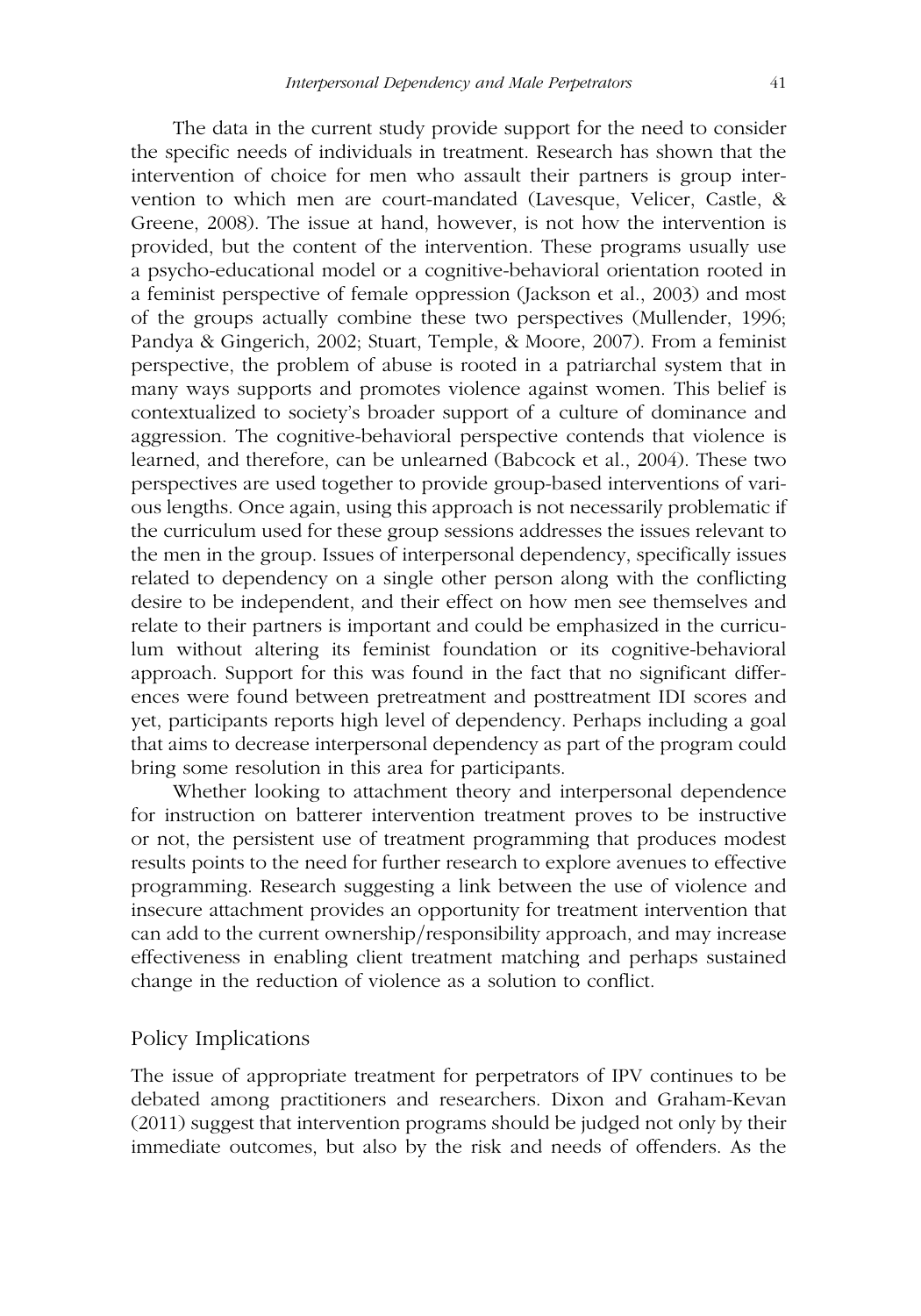results of this study suggest, the needs of perpetrators may be varied and attention needs to be given to the content offered during intervention. Program design is an issue that has implications for practice as well as policy because many of these programs continue to be court-mandated and in some cases, must follow standards in order to provide services or receive funding (Arias, Dankwort, Douglas, Dutton, & Stein, 2002). Because we still do not have definitive answers on services based on typologies (Edleson, 2012), additional research is needed to determine the validity of this premise. Results from future research can then inform and shape policies to guide the provision of services for IPV perpetrators.

Regarding policies around BIP standards, it is important for all those involved in the provision of services to continue to evaluate the appropriateness of these standards, as having them in place is not enough. If programs adhering to standards are not producing the desired outcomes, then additional evaluations need to take place so appropriate policies are developed and goals are reached. Furthermore, attention needs to be paid to the potential restrictiveness of some policies where only one model is accepted for intervention (Tolman, 2002), possibly limiting the use, or even the open discussion or investigation, of additional interventions that may have promising results. As this study suggests, adding the issue of interpersonal dependency to the curriculum conversation is at least warranted. As advocates, the criminal justice system, and providers of victims' services, seek to create a safe environment for victims, reviewing their standards and providing flexibility that allows for promising interventions to be incorporated into available services seems reasonable.

One last, but important issue regarding policy implications is the need to reach consensus on what qualifies as program success. This issue was highlighted at a BIP experts' round table, as needing attention in the field (Family Violence Prevention Fund, 2010). Studies such as this are necessary and helpful in moving the conversation forward. However, without some common ground within the field, it will continue to be difficult to argue for appropriate policies and best practices, and to gain much needed support to fund and continue the provision of services for those who perpetrate violence against intimate partners.

#### LIMITATIONS AND FUTURE RESEARCH

Although the current study can help in our quest to understand IPV and dependency, several potential drawbacks limit the conclusions that can be drawn and it is important to keep them in mind when evaluating the findings. First, all participants of this program were court-ordered into treatment and therefore were involuntarily involved in treatment. Second, given the high rates of attrition among BIPs, the number of treatment completers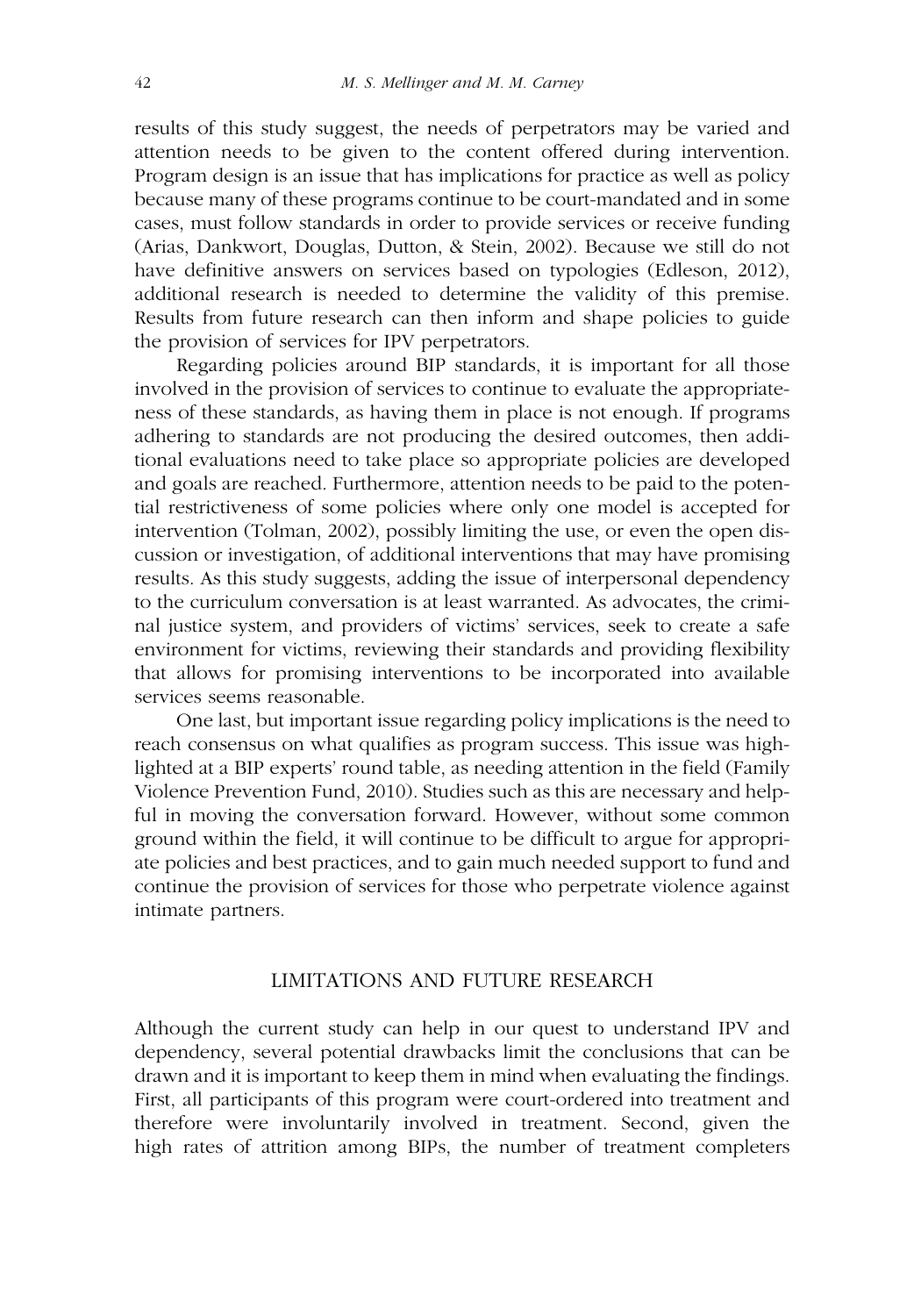was limited, resulting in a small sample for this study. Third, because of the BIP's length, CTS2 posttreatment scores were not obtained. This hindered our ability to examine potential differences between pretreatment and posttreatment scores among completers. Fourth, the data collected was self-reported. Finally, this study used a sample of batterers drawn from a predominately rural state. It is clear that these men are not representative of batterers in general and the results of this study may not be applicable to those in different geographic regions and clinical settings.

Several areas can be highlighted for future research. First, further exploration of the significant association found between the AA subscale and the severe injury subscale of the CTS2 is needed. The seemingly contradictory nature of someone with high levels of attachment and high levels of autonomy present at the same time poses questions that need to be addressed. Second, the exploration of differences among participants based on demographic characteristics i.e., race and marital status also warrants additional research. Third, because of the length of the program (16 weeks), CTS2 scores were not collected posttreatment. Future studies with a similar population would be enhanced by obtaining posttreatment violence data whether at the end of the program or at various follow-up intervals. This would provide more solid data regarding the effectiveness on the program in terms of reducing interpersonal dependency and violence. Finally, studies that would allow for comparisons between violent and nonviolent individuals between the subscales not yet explored in this manner (namely the LSC and the AA) would also benefit the field.

#### REFERENCES

- Arias, I., Dankwort, J., Douglas, U., Dutton, M. A., & Stein, K. (2002). Violence against women: The state of batterer prevention programs. The Journal of Law, Medicine, and Ethics, 30, 157–165.
- Babcock, J. C., Green, C. E., & Robie, C. (2004). Does batterers' treatment work? A meta-analytic review of domestic violence treatment. Clinical Psychology Review, 23, 1023–1053.
- Blatt, S., D'Afflitti, J., & Quinlan, D. (1976). Experiences of depression in normal young adults. Journal of Abnormal Psychology, 85, 383–389.
- Bornstein, R. F. (1994). Construct validity of the Interpersonal Dependency Inventory: 1977–1992. Journal of Personality Disorders, 8, 64–76.
- Bornstein, R. F. (1997). Long term retest reliability of the Interpersonal Dependency Inventory scores in college students. Assessment, 4, 359–364.
- Bowen, E., Gilchrist, E. A., & Beech, A. R. (2005). An examination of the impact of community-based rehabilitation on the offending behaviour of male domestic violence offenders and the characteristics associated with recidivism. Legal and Criminology Psychology, 10, 189–209.
- Bowlby, J. (1973). Attachment and loss: Vol. 2. Separation, anxiety and anger. New York, NY: Basic Books.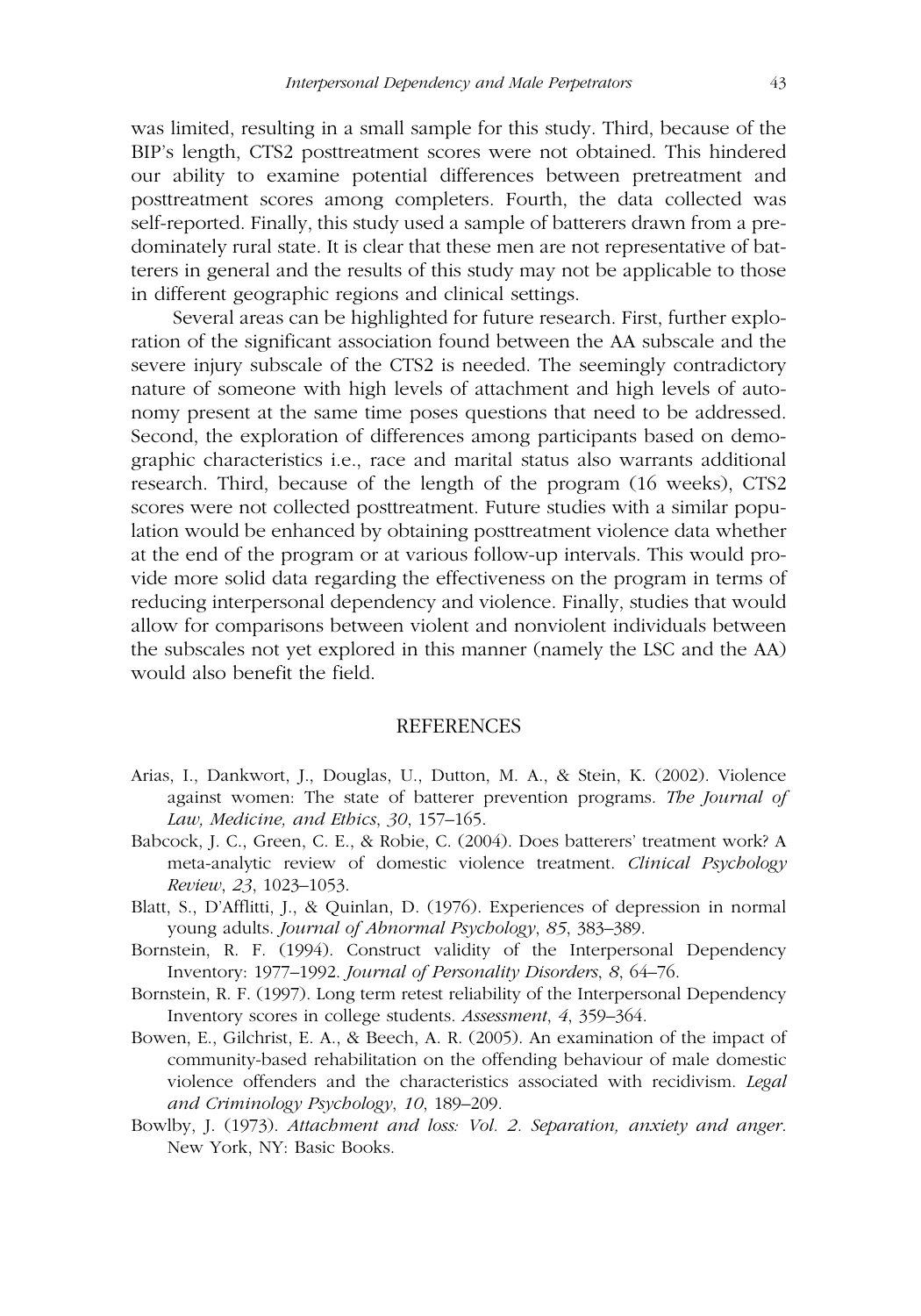- Bureau of Justice Statistics Crime Data Brief, Intimate Partner Violence, 1993––2001. (2003, February). Retrieved from http://bjs.gov/content/pub/pdf/ipv01.pdf
- Buttell, F., & Carney, M. (2008). A large sample investigation of batterer intervention program attrition: Evaluating the impact of state program standards. Research on Social Work Practice, 18, 177–188.
- Buttell, F., & Jones, C. (2001). Interpersonal dependency among court-ordered domestic violence offenders: A descriptive analysis. Journal of Family Violence, 16, 375–384.
- Buttell, F., Muldoon, J., & Carney, M. (2005). An application of attachment theory to court-mandated batterers. Journal of Family Violence, 20, 211–217.
- Carney, M., & Buttell, F. (2006). Exploring the relevance of interpersonal dependency as a treatment issue in batterer intervention. Research on Social Work Practice, 16, 276–286.
- Carney, M., & Buttell, F. (2008). Attachment Theory. In K. Sowers & C. Dulmus (Series Eds.) & B. Thyer (Vol. Ed.), The comprehensive handbook of social work and social welfare: Volume 2. Human behavior in the social environment (pp. 207–228). New York, NY: Wiley.
- Carney, M., Buttell, F., & Muldoon, J. (2006). Predictors of batterer intervention program attrition: Developing and implementing logistic regression models. Journal of Offender Rehabilitation, 43, 35–54.
- Cazenave, N. A., & Straus, M. (1979). Race, class, network embeddedness and family violence: A search for potent support systems. Journal of Comparative Family Studies, 10, 281–299.
- Chamberland, C., Fortin, A., Turgeon, J., & Laporte, L. (2007). Men's recognition of violence against women and spousal abuse: Comparison of three groups of men. Violence and Victims, 22, 419-436.
- Creig, M. E., Robyak, J., Torosian, E., & Hummer, J. (2006). A study of male veterans' beliefs toward domestic violence in a batterers intervention program. Journal of Interpersonal Violence, 21, 1111–1128.
- Daly, J., & Pelowski, S. (2000). Predictors of dropout among men who batter: A review of studies with implications for research and practice. Violence and Victims, 15, 137–160.
- Davis, R., & Taylor, B. (1999). Does batterer treatment reduce violence? A synthesis of the literature. Women and Criminal Justice, 10, 69–93.
- Davis, R., Taylor, B., & Maxwell, C. (1998). Does batterer treatment reduce violence? A randomized experiment in Brooklyn (National Institute of Justice Final Report No. 94-IJ-CX-0047). Washington, DC: National Institute of Justice/National Criminal Justice Reference Service.
- Derogatis, L., Rickels, K., & Rock, A. (1976). The SCL-90 and the MMPI: A step in the validation of a new self-report scale. British Journal of Psychiatry, 128, 280–289.
- Dixon, L., & Graham-Kevan, N. (2011). Understanding the nature and etiology of intimate partner violence and implications for practice and policy. Clinical Psychology Review, 31, 1145–1155.
- Dunford, F. W. (2000). The San Diego Navy experiment: An assessment of interventions for men who assault their wives. Journal of Counseling and Clinical Psychology, 68, 468–476.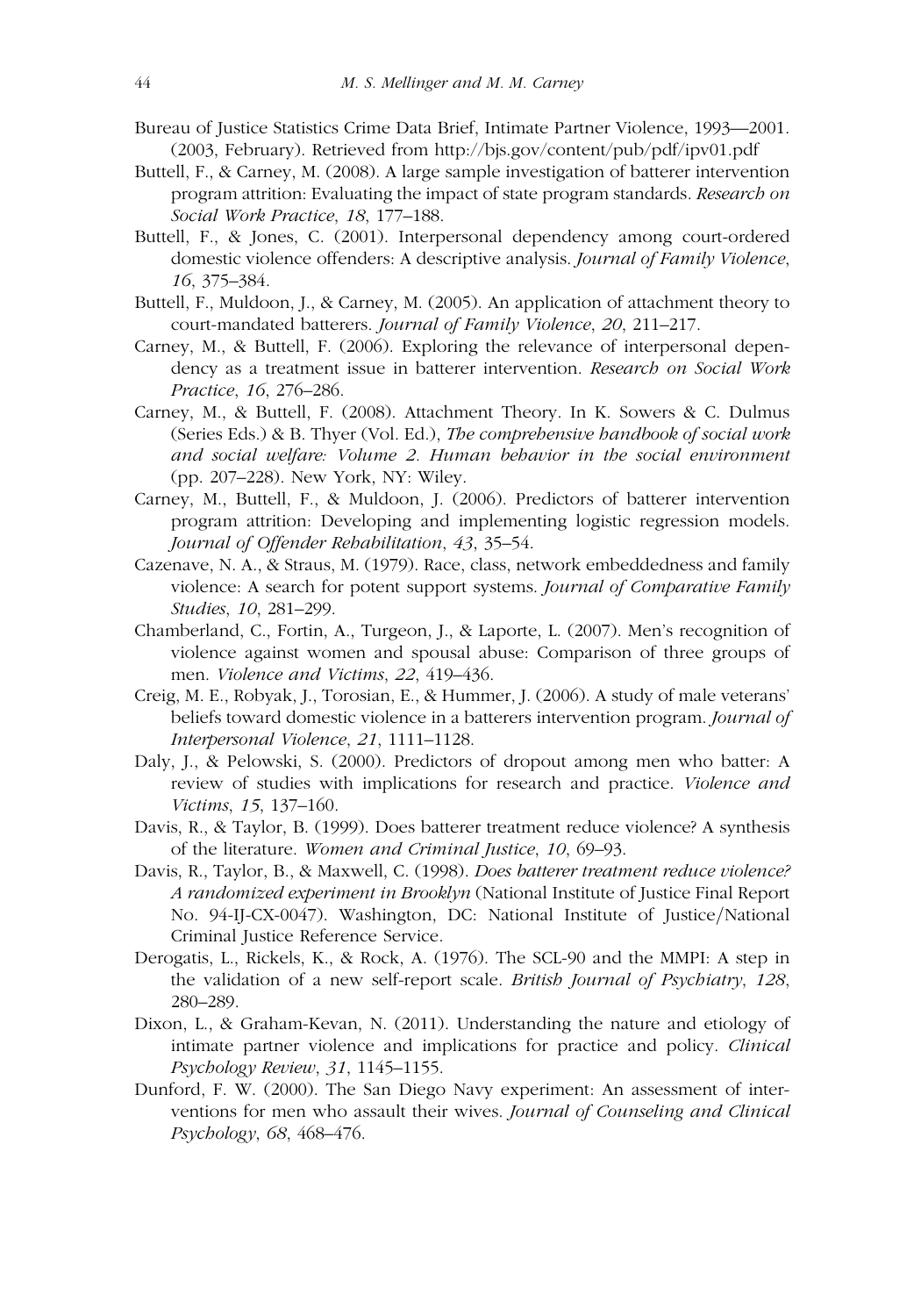- DuRant, R., Cadenhead, C., Pendergrast, R., Slavens, G., & Linder, C. (1994). Factors associated with the use of violence among urban Black adolescents. American Journal of Public Health, 84, 612–617.
- Dutton, D. (1995). A scale for measuring propensity for abusiveness. Journal of Family Violence, 10, 203–221.
- Dwyer, D. (1999). Measuring domestic violence: An assessment of frequently used tools. Journal of Offender Rehabilitation, 29, 23–33.
- Edleson, J. L. (2012, February). Group work with men who batter: What the research literature indicates. Harrisburg, PA: VAWnet, a project of the National Resource Center on Domestic Violence. Retrieved month/day/year, from: http://www. vawnet.org
- Family Violence Prevention Fund. (2010). Batterer intervention: Doing the work and measuring the progress. A report on the December 2009 experts round table. Retrieved from http://www.futureswithoutviolence.org/userfiles/file/Children\_ and\_Families/Batterer%20Intervention%20Meeting%20Report.pdf
- Feder, L., & Dugan, L. (2002). A test of efficacy of court-mandated counseling for domestic violence offenders: The Broward experiment. Justice Quarterly, 19, 344–375.
- Feder, L., & Forde, D. (2000). A test of the efficacy of court-mandated counseling for domestic violence offenders: The Broward experiment. National Institute of Justice final report (No. 184752).Washington, DC: National Institute of Justice.
- Feder, L., & Wilson, D. (2005). A meta-analytic review of court-mandated batterer intervention programs: Can courts affect abusers' behavior? Journal of Experimental Criminology, 1, 239–262.
- Gondolf, E. (1997). Batterer programs: What we know and need to know. Journal of Interpersonal Violence, 12, 83–98.
- Gondolf, E. (2002). Batterer intervention systems: Issues outcomes, and recommendations. Thousand Oaks, CA: Sage Publications.
- Gondolf, E. (2004). Evaluating batterer counseling programs: A difficult task showing some effects and implications. Aggression and Violent Behavior, 9, 605–631.
- Gondolf, E. (2007). Theoretical and research support for the Duluth Model: A reply to Dutton and Corvo. Aggression and Violent Behavior, 12, 644–657.
- Gurtman, M. B. (1992). Construct validity of interpersonal personality measures: The interpersonal circumplex as a nomological net. Journal of Personality and Social Psychology, 63, 105–118.
- Hampton, R., Gelles, R., & Harrop, J. (1989). Is violence in Black families increasing? A comparison of 1975 and 1985 national survey rates. Journal of Marriage and the Family, 51, 969–980.
- Hill, E., Gold, S., & Bornstein, R. F. (2000). Interpersonal dependency among adult survivors of childhood sexual abuse in therapy. Journal of Child Sexual Abuse, 9, 71–86.
- Hirschfeld, R., Klerman, G., Gough, H., Barrett, J., Korchin, S., & Chodoff, P. (1977). A Measure of Interpersonal Dependency. Journal of Personality Assessment, 41, 610–618.
- Holtzworth-Munroe, A., Meehan, J., Herron, K., Rehman, U., & Stuart, G. (2000). Testing the Holtzworth-Munroe and Stuart (1994) Batterer Typology. Journal of Consulting and Clinical Psychology, 68, 1000–1019.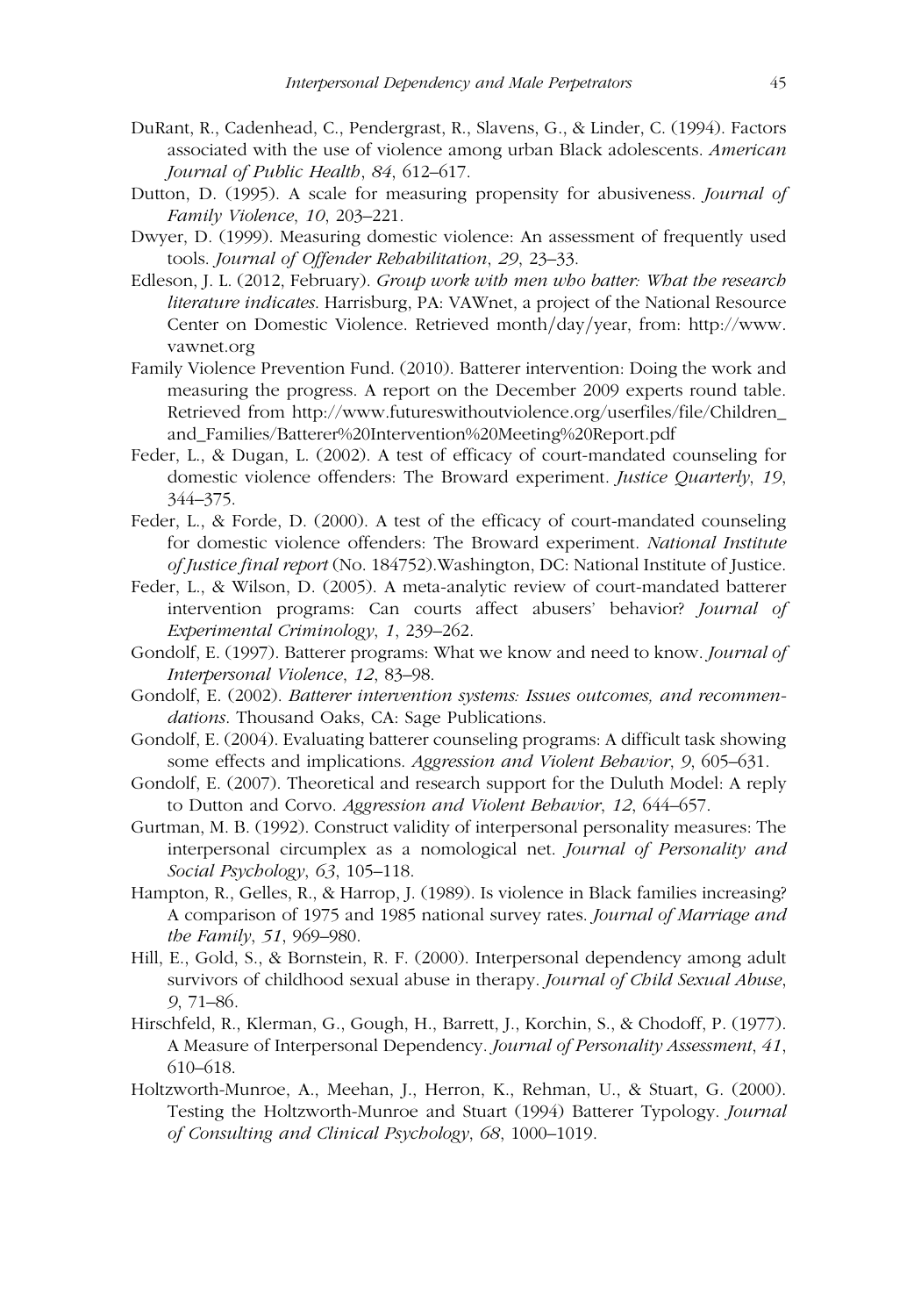- Holtzworth-Munroe, A., & Stuart, G. (1994). Typologies of male batterers: three subtypes and the differences among them. Psychological Bulleting, 116, 476–497.
- Holtzworth-Munroe, A., Stuart, G. L., & Hutchinson, G. (1997). Violence versus nonviolent husbands: Differences in attachment patterns, dependency, and jealousy. Journal of Family Psychology, 11, 314–331.
- Jackson, S., Feder, L., Forde, D., Davis, R., Maxwell, C., & Taylor, B. (2003). Batterer intervention programs where do we go from here? Washington, D.C.: National Institute of Justice.
- Kane, T. A., Staiger, P. K., & Ricciardelli, L. A. (2000). Male domestic violence: Attitudes, aggression, and interpersonal dependency. Journal of Interpersonal Violence, 15, 16–29.
- Kauffman Kantor, G., Jasinski, J., & Aldarondo, E. (1994). Sociocultural status and incidence of marital violence in Hispanic families. Violence and Victims, 9, 207–222.
- Lawson, D. (2003). Incidence, explanations, and treatment of partner violence. Journal of Counseling and Development, 81, 19–32.
- Lawson, D. M., & Malnar, S. G. (2011). Interpersonal problems as a mediator between attachment and intimate partner violence. Journal of Family Violence, 26, 421-430. doi:10.1007/s10896-011-9376-2
- Levesque, D. (1999). Violence desistance among battering men: Existing interventions and the application of the Transtheoretical Model of Change. Unpublished doctoral dissertation, University of Rhode Island, Kingston.
- Mahalik, J. R., Aldarondo, E., Gilbert-Gokhale, S., & Shore, E. (2005). The role of insecure attachment and gender role stress in predicting controlling behaviors in men who batter. Journal of Interpersonal Violence, 20, 617–631.
- Mikulincer, M., & Shaver, P. R. (2007). Attachment in adulthood: Structure, dynamics, and change. New York, NY: Guilford Press.
- Morrison, S., & Nesius, A. (2003, September). Findings from an evidenced-based review of batterer prevention and intervention programs. Paper presented at the 8th International Conference on Family Violence, San Diego, CA.
- Mullender, A. (1996). Groupwork with male domestic abusers: Models and dilemmas. Groupwork, 9, 27–47.
- Murphy, C. M., Meyer, S., & O'Leary, K. D. (1994). Dependency characteristics of partner assaultive men. Journal of Abnormal Psychology, 103, 729–735.
- Pandya, V., & Gingerich, W. (2002). Group therapy intervention for male batterers: A microethnographic study. Health and Social Work, 27, 47–55.
- Pence, E., & Shepard, M. (1988). Integrating feminist theory and practice: The challenge of the battered women's movement. In K. Yllö & M. Bograd (Eds.), Feminist perspectives of wife abuse (pp. 282–298). Newbury Park, CA: Sage.
- Rosenbaum, A., & Leisring, P. (2001). Group intervention programs for men who batter. Journal of Aggression, Maltreatment, and Trauma, 5, 57–72.
- Saunders, D. (1992). A typology of men who batter: Three types derived from cluster analysis. American Journal of Orthopsychiatry, 62, 264–275.
- Scourfield, J. B., & Dobash, R. P. (1999). Programmes for violent men: Recent developments in the UK. The Howard Journal of Criminal Justice, 38, 128–143. doi:10.1111/1468-2311.00122.